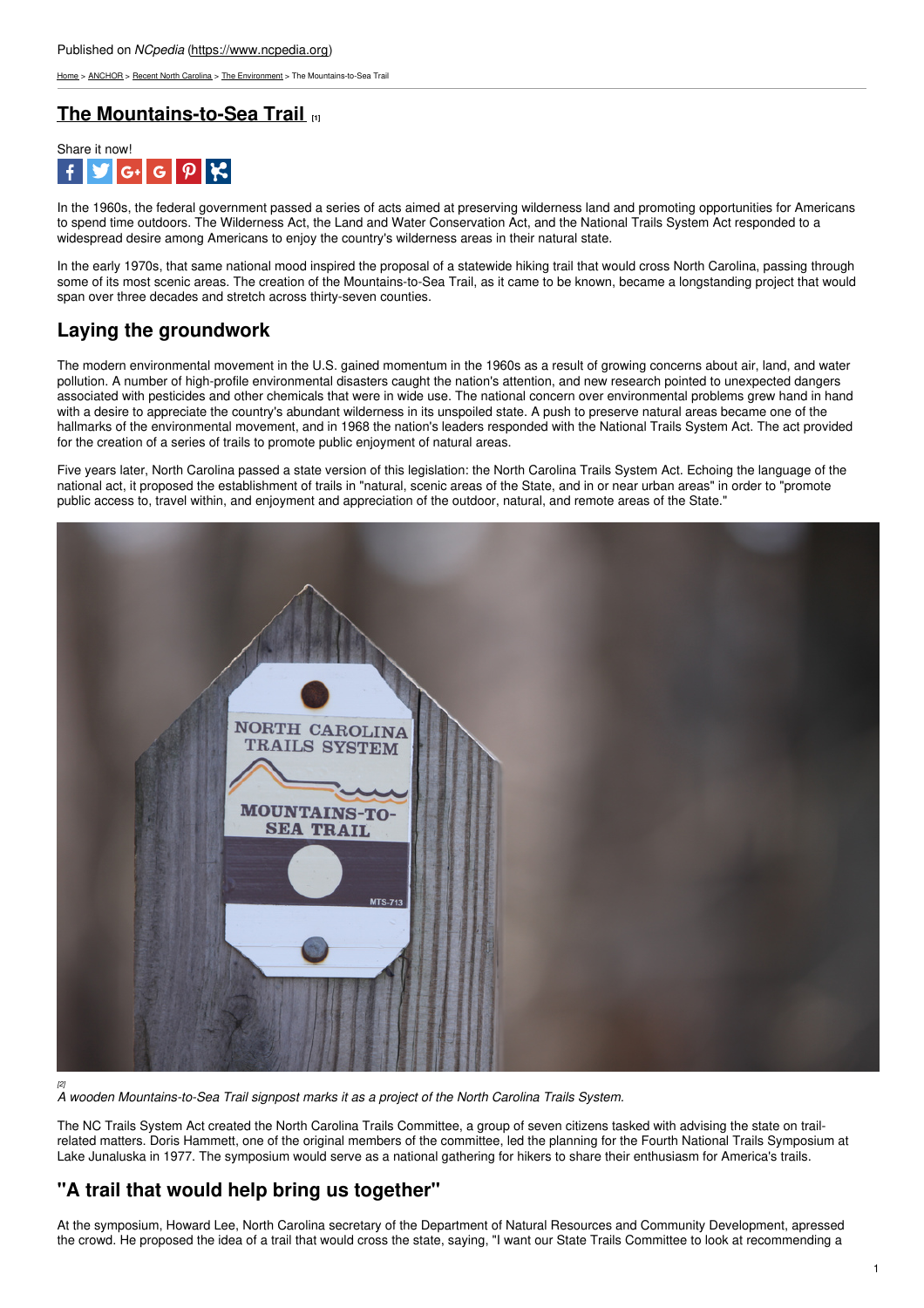trail that would give North Carolina and national visitors using it a real feel for the sights, sounds, and people of the state... I think it would be a trail that would help -- like the first primitive trails -- bring us together."

The North Carolina Trails Committee took on the responsibility of planning the cross-state trail, with the goal of piecing together land from national, state, city, and county parks and securing permission from private landowners to allow the trail to cross their property. In 1982, a 75.8-mile trail along the Cape Hatteras National Seashore became the first segment of the trail to be dedicated.

Groups of local volunteers formed across the state to help with the trail's creation, each working independently to blaze trails that would eventually be connected as one. The process was carefully thought out: Once the land was secured for a section of trail, a route planner mapped out the path. An archaeologist walked the proposed route, taking soil samples to ensure the trail wouldn't disturb artifacts or burial grounds. A biologist conducted a survey to determine whether the trail would have a negative effect on rare plants or animals. Once the route was cleared, volunteers began the physical labor of clearing brush and setting the path.

The trail grew bit by bit in the 1980s and 1990s, with existing trails incorporated whenever possible. Most of the early work happened in the mountains in the western part of the state, but the Cape Hatteras section served as an eastern anchor and trails near Falls Lake in the Piedmont were aped in 1987 and 1991.

## **Friends of the MST**



*A wooden trail marker labeled MST shows the way on the Mountains-to-Sea Trail.*

The most visible work of creating the trail happened outdoors, where planners mapped routes, archaeologists surveyed land, and volunteers blazed trails. But the work that happened indoors was equally time-consuming and difficult. The trail had the support of the U.S. Forest Service, the National Park Service, and the Department of the Interior, which made getting access to government land for the trail a relatively smooth process. But any part of the trail that crossed over private property required the formal consent of the landowner.

Cobbling together private property easements all across the state proved to be no easy task, and the work of building the trail became bogged down in administrative efforts. In apition, the state had dedicated no money to the Mountains-to-Sea Trail project. In 1995, with enthusiasm for the project low, state officials suggested a less ambitious project relying on local trails as opposed to one long trail that connected across the state.

Allen de Hart, a longtime trail enthusiast and a writer of trail guides, refused to let the project go unfinished. De Hart responded by creating the Friends of the Mountains-to-Sea Trail, an organization solely dedicated to the creation and promotion of the trail. In a demonstration of the project's viability, Allen de Hart and hiker Alan Householder became the first people to complete a thru-hike of the still-incomplete trail in 1997.

The formation of the Friends of the Mountains-to-Sea Trail (FMST) provided a way for more citizens to get directly involved in trail creation and maintenance. Under the guidance of the FMST, work on the trail picked back up in the first decade of the 21st century at an average rate of fifteen new miles of trail per year. State support for the trail also increased and, in conjunction with the work of the FMST, helped to build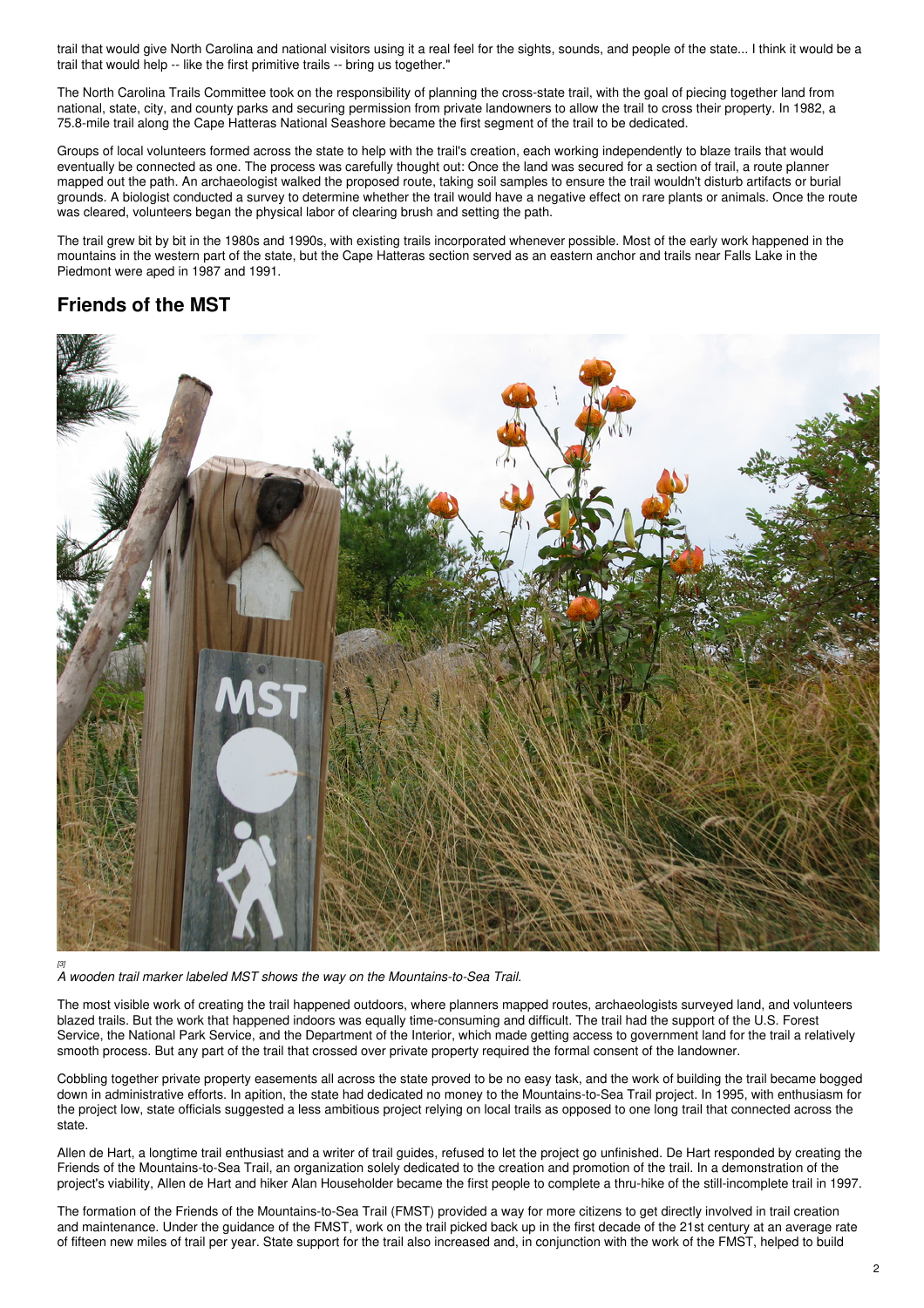momentum. In 2000, North Carolina designated the Trail as a state park.

Another important breakthrough occurred when the route from Stone Mountain State Park to New Bern was finally mapped out. Previously, no progress had been made on this long stretch of trail because there was no consensus on where the route would go. But through a collaborative effort among the State Parks, local governments, and citizen volunteers, a preferred route was finally established. In 2008, the state committed 8.5 million dollars to acquire four tracts of land along this stretch of trail. This critical piece of route planning and the funding by the state allowed the FMST to get to work on acquiring land and building new trail across the Piedmont.

### **A work in progress**

When complete, the Mountains-to-Sea Trail will stretch in one continuous path across the state from Clingman's Dome, the highest peak in Smoky Mountains National Park, to Jockey's Ridge State Park, a 420-acre sand dune system on the Outer Banks.

In the west, the trail climbs over Mount Mitchell, the highest point in the eastern US at 6,684 feet, and traverses Linville Gorge, a deep and rugged gorge known as the Grand Canyon of North Carolina. On its way across the state, it passes through three national parks -- the Great Smoky Mountains, the Blue Ridge Parkway, and Cape Hatteras -- three national forests, two national wildlife refuges, seven state parks, and a variety of county and local parks.

As of December 2009, more than 500 miles of the 935-mile Mountains-to-Sea Trail were completed, with FMST trail crews continuing to build new trail in the mountains, the Piedmont Triad, and the Triangle around Raleigh, Durham, and Chapel Hill. Recent work on the Falls Lake trail, which was first dedicated in the 1980s, has doubled that stretch of trail to fifty miles. Sections of over twenty miles have also been aped along Greensboro's watershed lakes and between Pilot Mountain and Hanging Rock State Parks.

Because the uncompleted parts of the route follow roads, the trail can be hiked all the way through in its current state -- a feat that takes two to three months and leads the hiker through thirty-seven counties containing forty percent of the state's population. A handful of people (eighteen as of the end of 2009) have hiked the entire trail, and the ranks of thru-hikers has increased rapidly as the trail has gained visibility. While even the trail's planners can't say for sure when it will be finished, they are confident it will fulfill Howard Lee's original vision of a trail that will serve as "a legacy to future generations."

#### **User Tags:**

[coastal](https://www.ncpedia.org/category/user-tags/coastal-plain) plain [4] [Coastal](https://www.ncpedia.org/category/user-tags/coastal-plains) Plains [5] [environmental](https://www.ncpedia.org/category/user-tags/environmental) history [6] [history](https://www.ncpedia.org/category/user-tags/history) [7] [mountain](https://www.ncpedia.org/category/user-tags/mountain) [8] **[Mountains](https://www.ncpedia.org/category/user-tags/mountains)** [9] [Mountains-to-Sea](https://www.ncpedia.org/category/user-tags/mountains-sea) Trail [10] [nature](https://www.ncpedia.org/category/user-tags/nature) [11]  $NC$  [12] North [Carolina](https://www.ncpedia.org/category/user-tags/north-carolina-5) [13] North [Carolina](https://www.ncpedia.org/category/user-tags/north-carolina-6) History [14] [Page](https://www.ncpedia.org/category/user-tags/page) [15] [Piedmont](https://www.ncpedia.org/category/user-tags/piedmont) [16] State of North [Carolina](https://www.ncpedia.org/category/user-tags/state-north) [17] [Students](https://www.ncpedia.org/category/user-tags/students) [18] [Teachers](https://www.ncpedia.org/category/user-tags/teachers) [19] [trail](https://www.ncpedia.org/category/user-tags/trail) [20] [trails](https://www.ncpedia.org/category/user-tags/trails) [21] Creative Commons [BY-NC-SA](https://www.ncpedia.org/category/user-tags/creative-commons) [22] **From:** LEARN NC North Carolina History: A Digital [Textbook](https://www.ncpedia.org/category/entry-source/learn-nc)(23) **Authors:** Jack, [Emily](https://www.ncpedia.org/category/authors/jack-emily) [24] **Copyright Date:** 2010

3 January 2018 | Jack, Emily

**Source URL:** https://www.ncpedia.org/anchor/mountains-sea-trail

#### **Links**

- [1] https://www.ncpedia.org/anchor/mountains-sea-trail
- [2] https://www.ncpedia.org/media/mountains-sea-trail-signpost
- [3] https://www.ncpedia.org/media/mst-trail-marker
- [4] https://www.ncpedia.org/category/user-tags/coastal-plain
- [5] https://www.ncpedia.org/category/user-tags/coastal-plains
- [6] https://www.ncpedia.org/category/user-tags/environmental
- [7] https://www.ncpedia.org/category/user-tags/history
- [8] https://www.ncpedia.org/category/user-tags/mountain
- [9] https://www.ncpedia.org/category/user-tags/mountains [10] https://www.ncpedia.org/category/user-tags/mountains-sea
- [11] https://www.ncpedia.org/category/user-tags/nature
- [12] https://www.ncpedia.org/category/user-tags/nc
- [13] https://www.ncpedia.org/category/user-tags/north-carolina-5
- [14] https://www.ncpedia.org/category/user-tags/north-carolina-6
- [15] https://www.ncpedia.org/category/user-tags/page
- [16] https://www.ncpedia.org/category/user-tags/piedmont
- [17] https://www.ncpedia.org/category/user-tags/state-north
- [18] https://www.ncpedia.org/category/user-tags/students
- [19] https://www.ncpedia.org/category/user-tags/teachers
- [20] https://www.ncpedia.org/category/user-tags/trail
- [21] https://www.ncpedia.org/category/user-tags/trails
- [22] https://www.ncpedia.org/category/user-tags/creative-commons